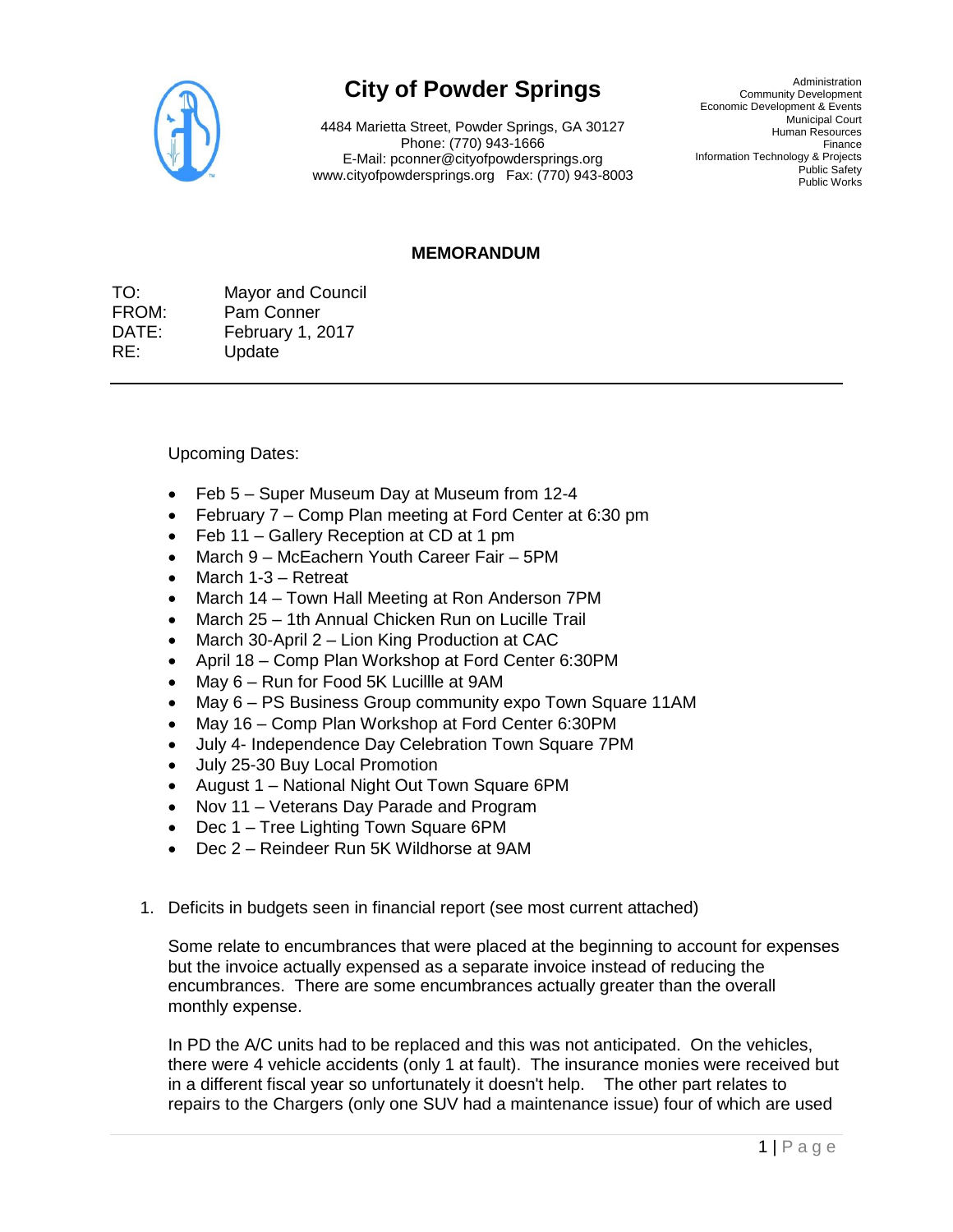daily and the others are spares. As these are replaced, the expenses are expected to decrease.

In CD, the HVAC was in need of repair. They are close to overage on cellular, which relates to the MiFi's. It is fully budgeted.

In courts, there was emergency water damage due to the flooding from the fire protection device.

In Admin, the overage in R&M is attributed to an emergency repair at the CAC (Emergency Stage Lighting \$2,853 & Emergency Theater Lighting \$2,850), as well as some needed repairs to the City Hall HVAC System (\$2,312.11).

The remaining "overage" is attributed to the fact that all repair & maintenance agreements are fully encumbered for the year. This includes the HVAC maintenance agreement, the elevator service agreement and the mat cleaning. The internet services are for City Hall (\$217.56 – est annual charge) and Linear Park (\$1,503.16 – est. annual charge). Last year, this bill was paid from the telephone account – with only one of the bills posting to the internet account (which is why it was budgeted low for this year). If the funds available in telephone were transferred to internet services, this transfer would balance the two accounts to reflect the actual activity/budget needs of each account.

In Finance there is overage on the maintenance contracts caused by additional printing. Savings from printing and binding would be transferred to cover the overage. In public works there is a PO for an encumbered amount that has already been expensed and the encumbered amount should be changed to \$0. An August Sprint cell bill was billed to Telephone; it will be moved to the cellular accounts. There are POs with an encumbrance that exceeds the actually monthly charge. Street lights on Lewis, Dillard and Town Square had unanticipated replacements of ballasts and bulbs.

2. Tree removal/trimming and brush removal:

Staff recommends proceeding with \$12,000 worth of work on Sharon, Lindley, Parks, Grady Grier, Ford Center and Sailors Parkway. Reassess remaining areas as we get closer to end of fiscal year.

## 3. Grants:

The City has applied for and received funding for the special needs playground in the amount of \$20,000. The City has applied for and received funding for safety equipment in the amount of \$6000. Regarding other projects, the grant consultant is evaluating data staff has supplied for park improvements, public arts, youth program, boys and girls club, intersection improvements on Powder Springs Road, parking garage. They will notify us of the overall funding availability in February and identify any deficiencies of information needed to complete an application (engineering plans; studies; funding match; etc.). Upon receipt of all information, they will provide a report of the funding sources that should be pursued with the highest likelihood of success.

The City and the County met with GDOT regarding safety enhancement funds. The projects on Powder Springs Road would not be good candidates because of: (1) cost; and (2) we do not yet own the right of way. Many funding sources require that you already own the property before construction dollars are available. They will however